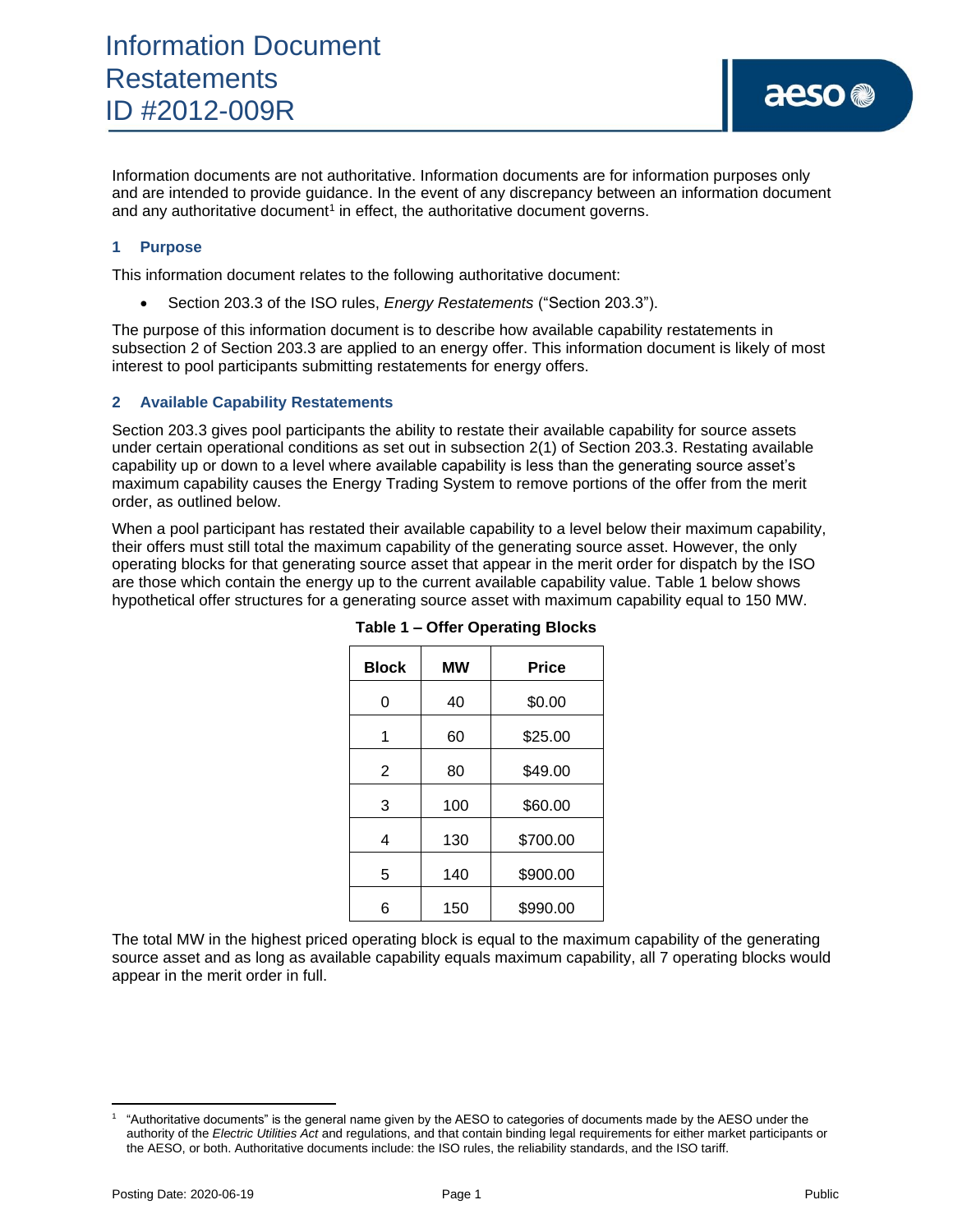As an example, assume the pool participant has to restate the available capability of the source asset down to 100 MW for an acceptable operational reason. Restatements of available capability to a lower level are applied first to the highest priced operating blocks. In this case therefore, only operating blocks 0 through 3 would appear in the merit order.

| <b>Block</b>   | МW  | <b>Price</b> |
|----------------|-----|--------------|
| 0              | 40  | \$0.00       |
| 1              | 60  | \$25.00      |
| $\overline{2}$ | 80  | \$49.00      |
| 3              | 100 | \$60.00      |
| 4              | 130 | \$700.00     |
| 5              | 140 | \$900.00     |
| 6              | 150 | \$990.00     |

**Table 2 – Offer Operating Blocks with Available Capability = 100MW**

When the generating source asset is able to be restated to a higher available capability (e.g. an increase of 35 MW) but not all the way to 150 MW, the pool participant would submit an available capability restatement to 135 MW. Restatements of available capability to a higher level are applied first to the lowest priced blocks that are currently not fully in the merit order. In this example, blocks 0 through 4 would appear in the merit order for their full amounts and block 5 would appear in the merit order for 135 MW instead of 140 MW.

| Table 3 - Offer Operating Blocks with Available Capability = 135MW |  |  |  |
|--------------------------------------------------------------------|--|--|--|
|                                                                    |  |  |  |

| <b>Block</b>   | <b>MW</b> | <b>Price</b> |
|----------------|-----------|--------------|
| 0              | 40        | \$0.00       |
| 1              | 60        | \$25.00      |
| $\overline{2}$ | 80        | \$49.00      |
| 3              | 100       | \$60.00      |
| 4              | 130       | \$700.00     |
| 5              | 140       | \$900.00     |
| 6              | 150       | \$990.00     |

For a source asset that is (or includes) an energy storage facility, an available capability restatement to represent the state of charge<sup>2</sup> is not considered an acceptable operational reason unless the state of charge is at relative 0% or relative 100% (for example, a battery is fully charged or fully discharged). Like all other pool assets, the AESO expects that the pool participant will manage its operation through offers submitted 2 hours before the start of a settlement interval. See the following storage restatement example in Figure 1.

<sup>2</sup> State of charge is described in Information Document 2020-013, *Energy Storage Guidance Document*.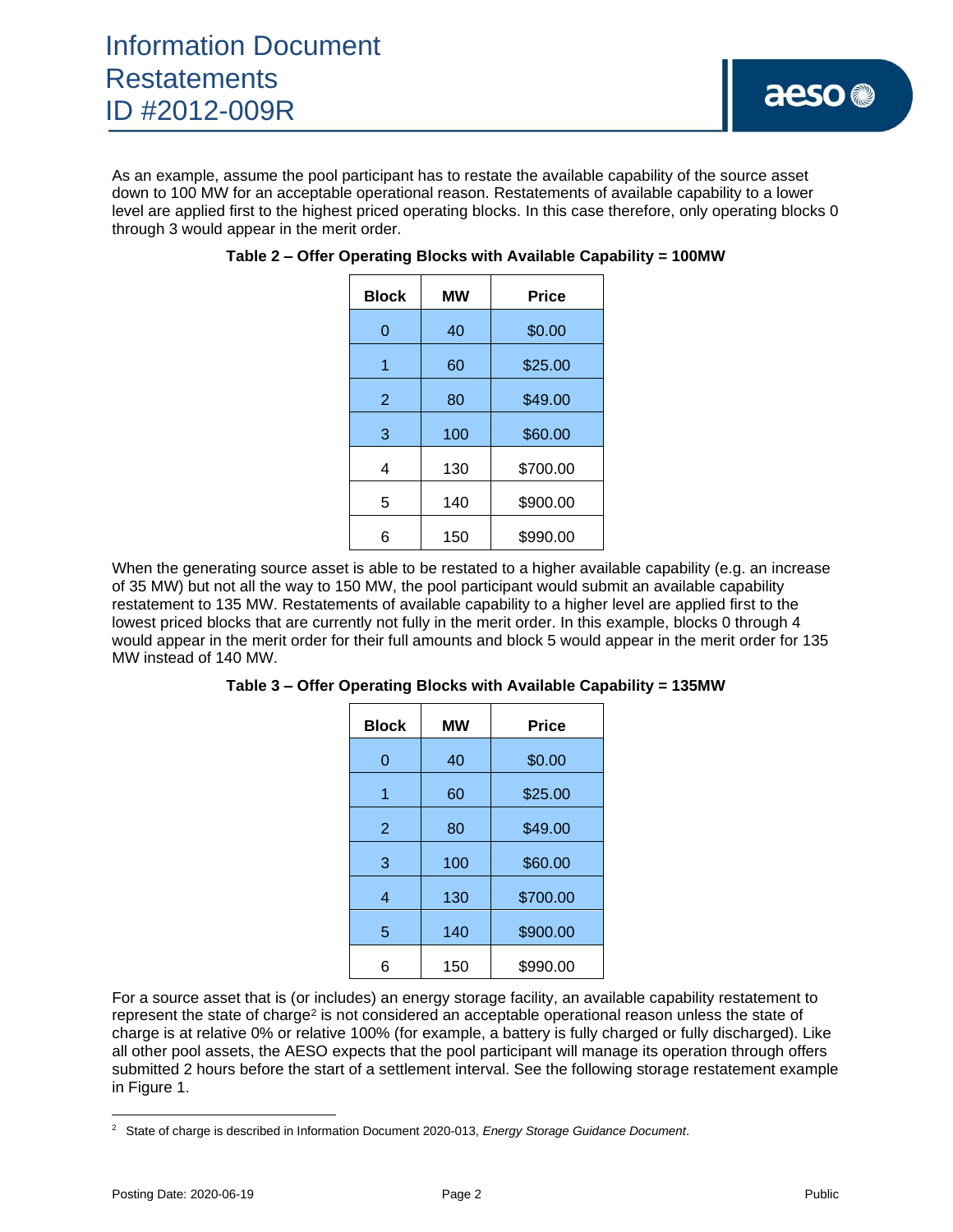



Figure 1 above provides an example where a pool participant has submitted an offer to the energy market for a 100 MW source asset that is a stand-alone energy storage facility. The starting point of this example has the system marginal price at \$38. At this price, the AESO issues a dispatch for the energy storage facility (with a fully charged facility) of 40 MW. The AESO expects that the facility will continue to provide 40 MW of energy production until the energy storage facility receives a dispatch for another level or is incapable of maintaining the original level. For energy storage facilities, physical incapability occurs when the state of charge<sup>3</sup> of the facility drops to 0%. When the energy storage facility's state of charge is at 0%, the source asset is no longer available and may be subject to restatements to represent the change in available capability and operating state. Figure 1 outlines an example where the pool participant submits an available capacity restatement when the state of charge drops to 0%.

In this example, once the state of charge drops to 0%, the pool participant restates the available capacity to 0 MW and declares an acceptable operational reason as "0% State of charge". The pool participant may wish to recharge the energy storage facility when system marginal price has dropped to levels that are below submitted offers.<sup>4</sup> Recharging the energy storage facility while the system marginal price is higher than any block offer will start to restore the state of charge above 0% indicating the energy storage facility will no longer have an available capability of 0 MW and an available capability restatement is required. In Figure 1, when the system marginal price drops below \$25, the pool participant charges the energy storage facility at any desired MW level and restores the available capability to 100 MW. In this example, charging is at 75 MW and the pool participant can continue to charge the energy storage facility until the system marginal price rises to or above \$25. In the example, the state of charge restores to 100%, however the pool participant waits for the system controller to issue a dispatch for a level above 0 MW in order to discharge.

aeso<sup>®</sup>

<sup>3</sup> Further information on state of charge is described in Information Document 2020-013, *Energy Storage Guidance Document*.

<sup>4</sup> See Figure 2 for offers that have block 0 priced at \$0.00/MWh.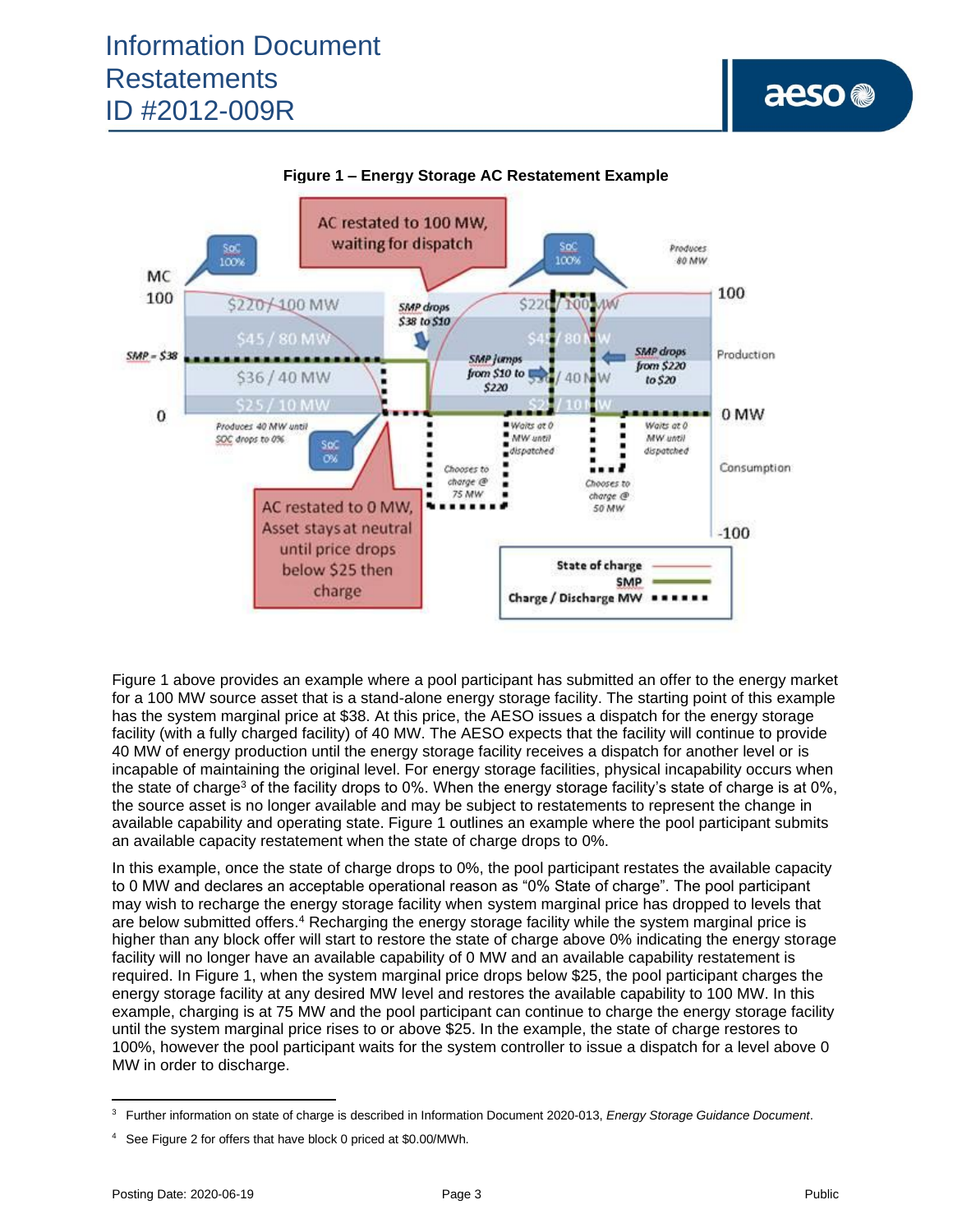In Figure 1, when the system marginal price jumps from \$10 to \$220, the system controller issues a dispatch for the energy storage facility to provide 100 MW of energy. This price excursion only lasts a short while and the system marginal price drops back down to \$20, at which point the system controller issues a dispatch for the energy storage facility to reduce its output to 0 MW and the pool participant takes that opportunity to recharge the energy storage facility at 50 MW. While remaining at the 0 MW dispatch level, the pool participant continues to charge the energy storage facility until it reaches a state of charge of 100%. Once again, the energy storage facility is fully charged and out of merit, so the energy storage facility remains at the 0 MW dispatch level until the system controller issues a new dispatch.

### **3 Price Restatements**

Section 203.3 gives pool participants the ability to restate the price associated with an offer or bid for a pool asset. To make a price restatement, pool participants may change the price associated with a bid or offer prior to 2 hours before the start of a settlement interval. Price restatements do not require an acceptable operational reason.

As an example, see Table 4 below. Since this offer has been submitted for HE12, at any time prior to 9:00 am, the pool participant change the offer as follows:

| <b>Block</b>   | <b>MW</b> | <b>Price</b> |
|----------------|-----------|--------------|
| 0              | 40        | \$0.00       |
|                | 60        | \$40.00      |
| $\overline{2}$ | 80        | \$55.00      |
| 3              | 100       | \$60.00      |
| 4              | 130       | \$800.00     |
| 5              | 140       | \$900.00     |
| 6              | 150       | \$990.00     |

#### **Table 4 – Offer Operating Blocks for HE12**

For a source asset that is (or includes) an energy storage facility, a pool participant can manage the state of charge by restating the price associated with an offer. As noted above, price restatements may be changed prior to 2 hours before the start of the settlement interval.

### **4 MW Restatements**

Section 203.3 gives pool participants the ability to submit a MW restatement, redistributing the MW associated with an offer or bid for a pool asset. MW restatements are only permitted under certain operating conditions, as set out in subsection 4(2) of Section 203.3.

As an example, see Table 5 below. Assume that Table 1 above reflected the original offer for this pool asset.

Table 5 shows the new offer after making a MW restatement where operating conditions required the pool asset to produce a minimum of 55 MW.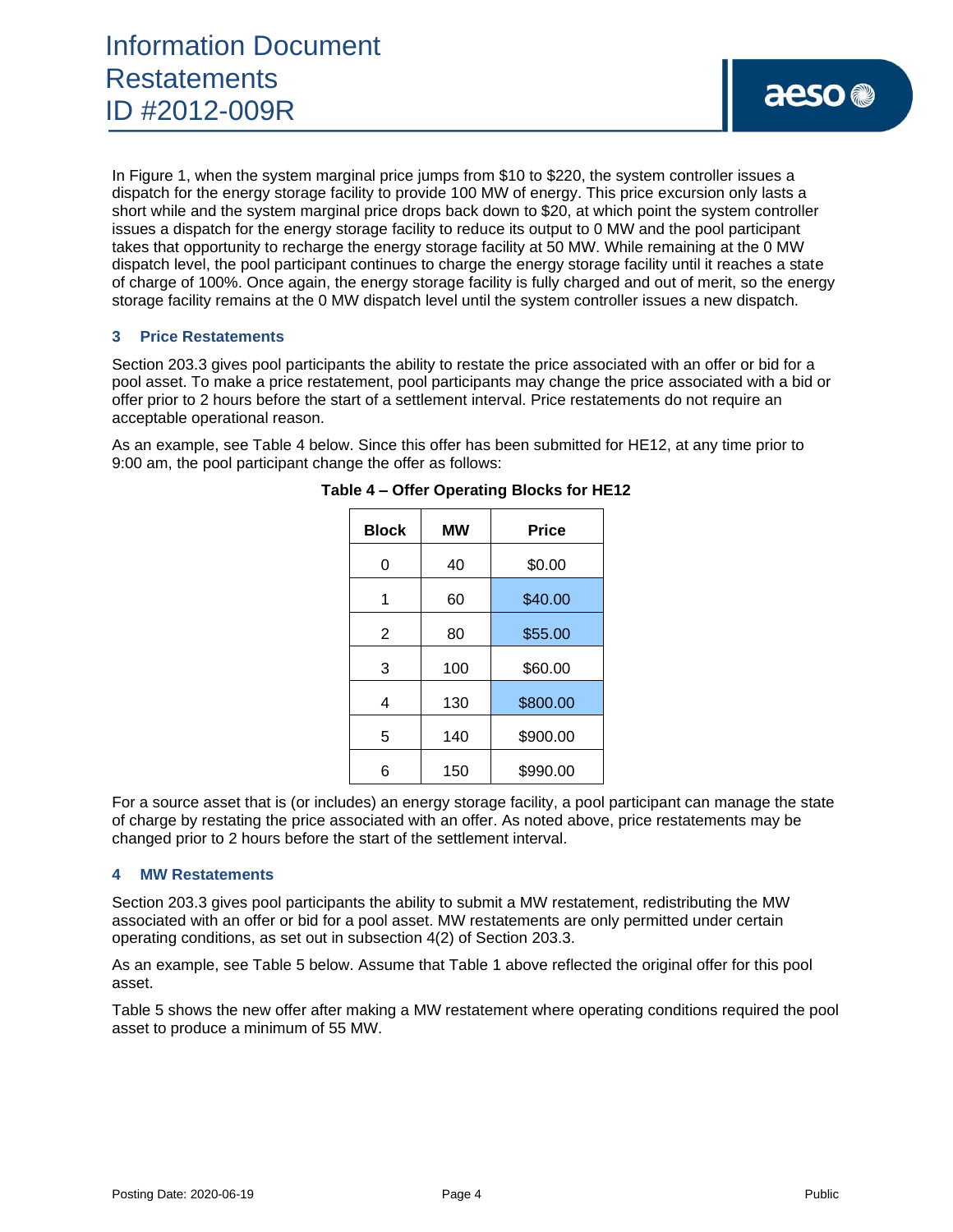| <b>Block</b>   | <b>MW</b> | <b>Price</b> |
|----------------|-----------|--------------|
| 0              | 55        | \$0.00       |
| 1              | 60        | \$25.00      |
| $\overline{2}$ | 80        | \$49.00      |
| 3              | 100       | \$60.00      |
| 4              | 130       | \$700.00     |
| 5              | 140       | \$900.00     |
| 6              | 150       | \$990.00     |

## **Table 5 – Offer Operating Blocks**

15 MW have been moved from Block 1 into Block 0, into the \$0.00 offer block.

Note, that when submitting a MW restatement, prices remain constant for each block.

For a source asset that is (or includes) an energy storage facility, if a pool participant cannot comply with a dispatch because the state of charge is at relative 0% or relative 100% (for example, a battery is fully charged or fully discharged), the AESO expects a pool participant to submit a MW restatement and declare the acceptable operating reason as the state of charge being the physical limitation.



**Figure 2 - Energy Storage MW Restatement Example**

Figure 2 provides an example of a situation where a pool participant with a source asset that is an energy storage facility submits a MW restatement when the energy storage facility's state of charge drops to 0%.